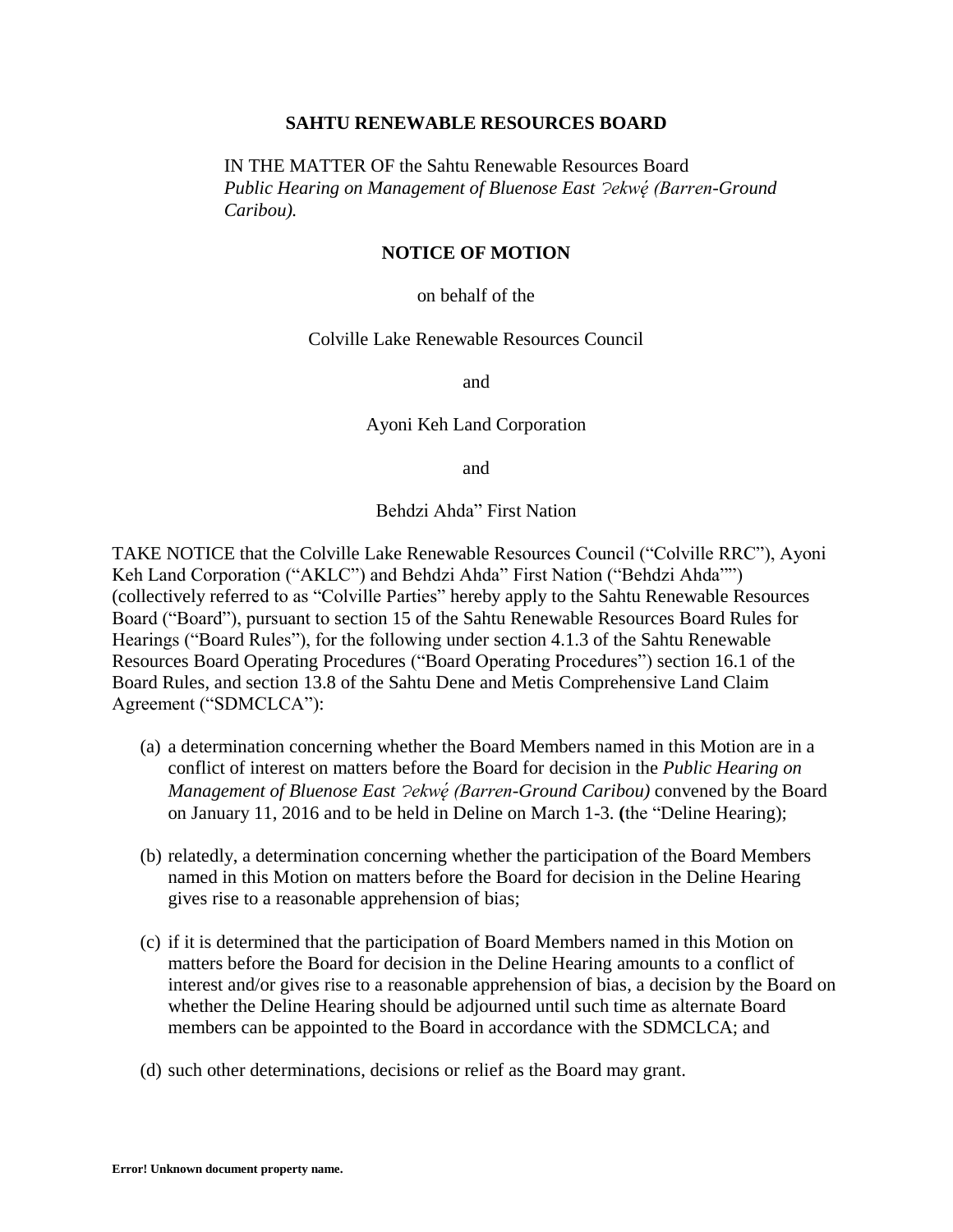AND FURTHER TAKE NOTICE the Colville Parties are requesting the Board render a decision on this Motion by Thursday February 25, 2016 to permit adequate notice to all parties concerning the issues raised in this Motion in advance of the Deline Hearing.

# **STATEMENT OF FACTS:**

- 1. The Board issued a Notice of Hearing on January 11, 2016 for a hearing to take place from March 1 to March 3, 2016 (the "Deline Hearing") to decide on whether to adopt the Deline Caribou Conservation Plan, Belarewile Gots'e ekwe, prepared by the Deline ehdzo Got'ine, Deline First Nation, and Deline Land Corporation ("Deline Caribou Plan") and/or the Department of Environment and Natural Resources, Government of the Northwest Territories Proposal on Management Actions for Bluenose east Caribou 2016- 2019 ("ENR Caribou Plan").
- 2. Under the SDMCLCA, the Board is intended to be constituted by seven members appointed by the Governor in Council and the Government of the Northwest Territories. Six members and six alternate members are to be appointed, of whom three members and three alternate members are to be nominated by the Sahtu Tribal Council as per section 13.8.3 of the SDMCLCA. One chair is nominated by the Board.
- 3. The current composition of the Board does not conform to the requirements of the SDMCLCA. It is constituted as follows:
	- i. Mr. Michael Neyelle, Chair, nominated by the Board;
	- ii. Mr. Leonard Kenny, nominated by the Sahtu Secretariat;
	- iii. Mr. Jeff Walker, nominated by the Government of the Northwest Territories;
	- iv. Ms. Lesley Allen, nominated by Department of Fisheries and Oceans;
	- v. Mr. Paul Latour, nominated by Minister of the Environment;
	- vi. Mr. George Barnaby, nominated by the Sahtu Secretariat; and
	- vii. Ms. Camilla Rabisca, nominated by the Sahtu Secretariat.
- 4. Alternate members are:
	- i. Mr. Patrick Bobinski, nominated by Department of Fisheries and Oceans.
- 5. Mr. Michael Neyelle, the Chair of the Board, was also a member of the Facilitation Team and Working Group that developed the Deline Caribou Plan. At the SRRB hearing scheduled for March 1 to 3, 2016, Mr. Neyelle is being asked to decide whether to approve that same plan.
- 6. Mr. Leonard Kenny, a Member of the Board, is also the Chief of the Deline First Nation and a member of the Deline Working Group that developed the Deline Caribou Plan. In addition, he is a signatory to the approval of the Deline Caribou Plan by Deline community resolution on November 4, 2015. This plan was submitted to the Board for the purposes of the Deline Hearing on or around January  $8<sup>th</sup>$ , 2016.
- 7. On or about the week of February 8, 2016, Chief Leonard Kenny, in his role as Chief of the Deline First Nation, began acting to implement the Deline Caribou Plan in advance of the Board's determination on the Deline Caribou Plan.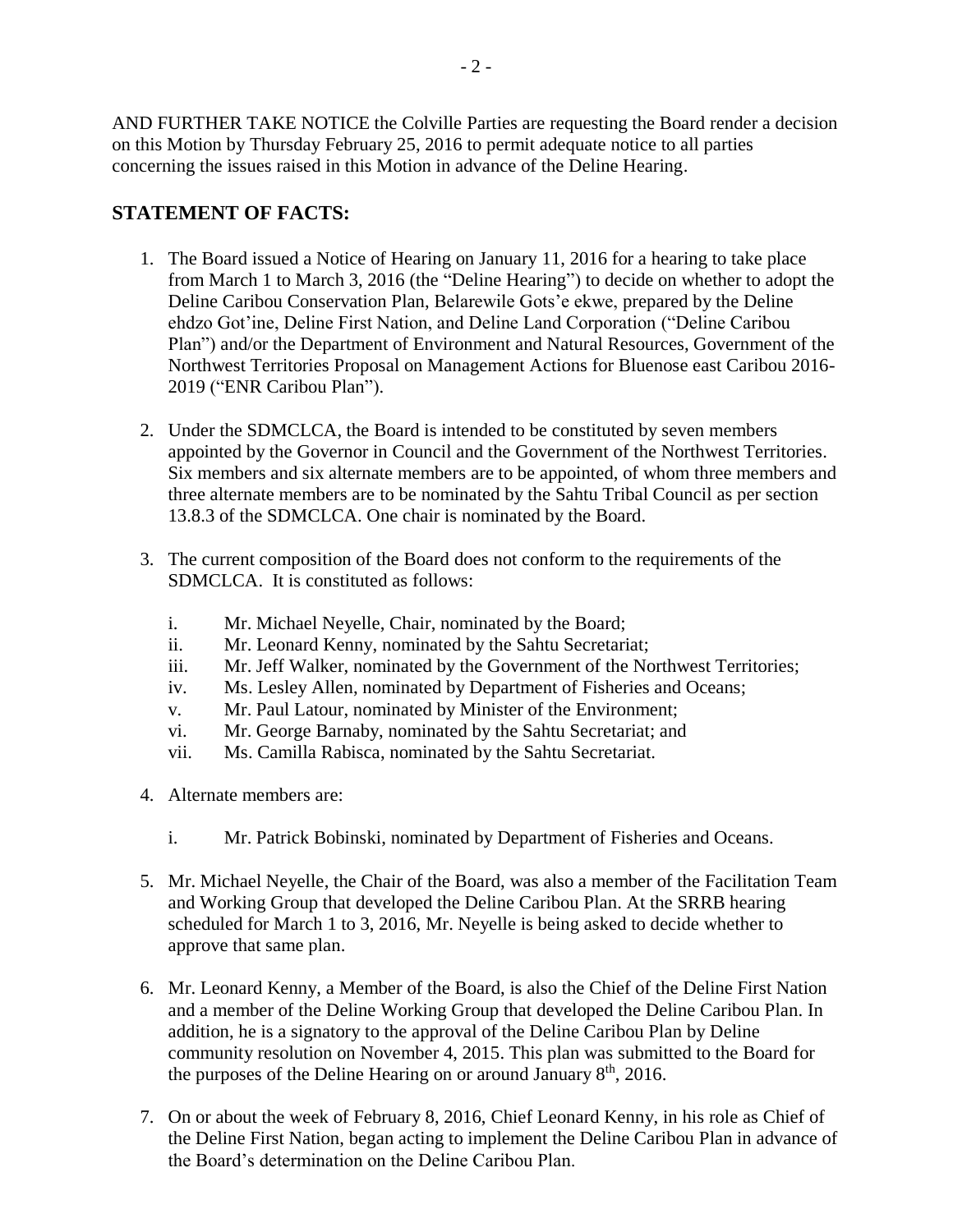- 8. At the SRRB hearing scheduled for March 1 to 3, 2016, Chief Kenny is being asked to decide whether to approve the same plan he already helped to develop, decided to approve and started to implement.
- 9. The ENR Caribou Plan was submitted to the Board on December 15, 2015. Mr. Jeff Walker, Board member, is also the Regional Superintendent, Sahtu Region, Department of Environment and Natural Resources, Government of the Northwest Territories and was involved in the development and approval of the final form of the ENR Caribou Plan, including a proposed Total Allowable Harvest (TAH) and measures for allocation of quota among various groups.
- 10. On September 14, 2015, Mr. Jeff Walker wrote an email indicating his full support of the measures currently outlined in the ENR Caribou Plan, including the TAH and the allocation of quota to communities, as well as his belief in the need to enforce such measures.
- 11. The decision of whether to approve the ENR Caribou Plan, and the measures that it contains, is same decision that Mr. Walker is being asked to make at the hearing March 1 to 3, 2016.

# **GROUNDS FOR MOTION:**

12. The Sahtu Dene and Metis Land Claim Agreement ("SDMCLCA") states that pursuant to s. 13.8.4(a):

"Board members shall not be considered to have a conflict of interest by reason only of being public servants or employees of the organizations of the participants."

- 13. The SDMCLCA does not set out a definition for conflict of interest for the Board members.
- 14. However, the Board has issued Conflict of Interest Guidelines ("SRRB Guidelines") which address how to avoid the perception of bias, including those arising out of conflicts of interest. The SRRB Guidelines state:

"SRRB Board members are expected to…

- remain open to the arguments of others and capable of being persuaded when dealing with SRRB matters; and
- act independently from the interests of other organizations they are involved with, and in the interest of the SRRB, when making SRRB decisions".
- 15. In order to protect the integrity of the Board's decision-making process, the Board's Operating Procedures at section 4.1.3 set out: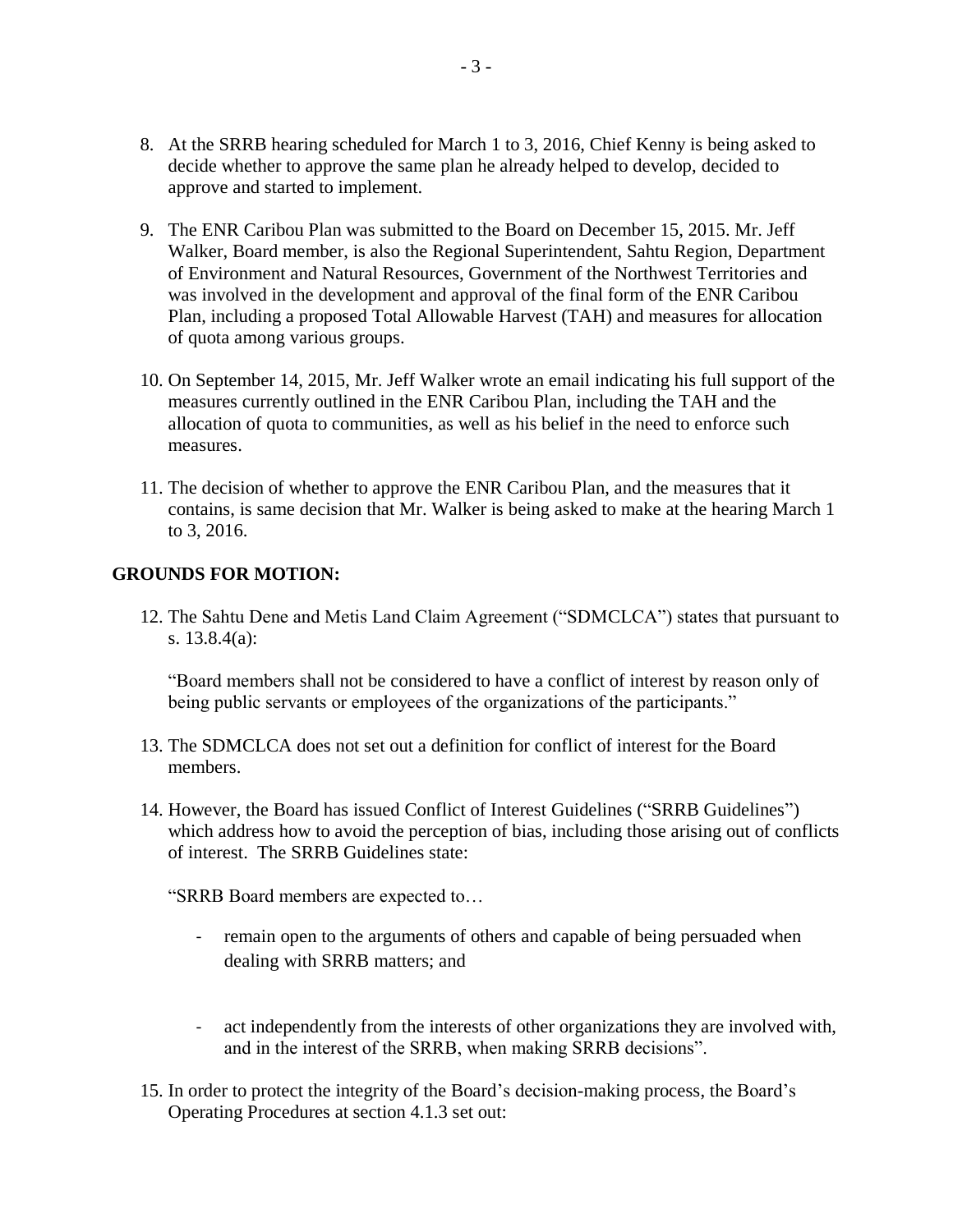"When conflicts of interest arise, Board Member are to formally withdraw from the discussions. The withdrawal will be recorded in the meeting minutes."

16. The common law test for a reasonable apprehension of bias, which the Supreme Court of Canada set out in the *Committee for Justice and Liberty v National Energy Board,* is:

> What would an informed, reasonable and right-minded person, viewing the matter realistically and practically, and having thought the matter through conclude. Would he think that it is more likely than not that the [decision-maker], whether consciously or unconsciously, would not decide fairly?<sup>1</sup>

- 17. The Board Chair, Mr. Michael Neyelle, is in a conflict of interest between his duty to make a decision in interests of the SRRB and his role as a key player in developing the Deline Caribou Plan. There is a real likelihood that he would be unable to consider impartially and with an open mind the merits of the Deline Caribou Plan that he, in his capacity as a member of the Facilitation Team and Working Groups, played a lead role in developing.
- 18. The Board Member Chief Leonard Kenny is in a conflict of interest between his duty to make a decision in the interests of the Board and his role as a key player in developing, approving and implementing the Deline Caribou Plan. There is a real likelihood that he would be unable to consider impartially and with an open mind the merits of the Deline Caribou Plan that he, in his capacity as Chief of the Deline First Nation, he not only personally helped to develop and approve as a signatory on November 6, 2015, but that he has also taken steps to implement during the week of February 8, 2016.
- 19. The Board member Mr. Jeff Walker is in a conflict of interest between his duty to make a decision in the interest of the Board and his stated allegiance to the ERN Caribou plan he helped to develop.There is a real likelihood that he would be unable to consider impartially and with an open mind the merits of the ENR Caribou Plan and the proposed TAH and allocation proposals that it contains. In an email thread forwarded from ENR to the Colville Parties dated September 12, 2015, Mr. Walker writes:

"…The letter is lengthy but given the defiant nature of their position and assertions by their lawyer it is important to provide details about how the regulations came to be and why they are important, even more so now given the 2015 numbers.

The letter fits with the due diligence messaging we are putting out there to inform the public about the regulations and with our message to WMAC and IGC that we will enforce the regulations."

20. The Colville parties have no confidence in the ability of Mr. Walker to decide fairly and impartially, given his expressly stated views on the need for a TAH or the enforcement of

 $\overline{a}$ 

<sup>1</sup> *Committee for Justice and Liberty v National Energy Board*, 1976 CanLII 2 (SCC), [1978] 1 SCR 369 at p. 394 per de Grandpré, dissenting; see also: *Yukon Francophone School Board, Education Area #23 v. Yukon (Attorney General),* [2015] 2 S.C.R. 282, 2015 SCC 25 at para.20.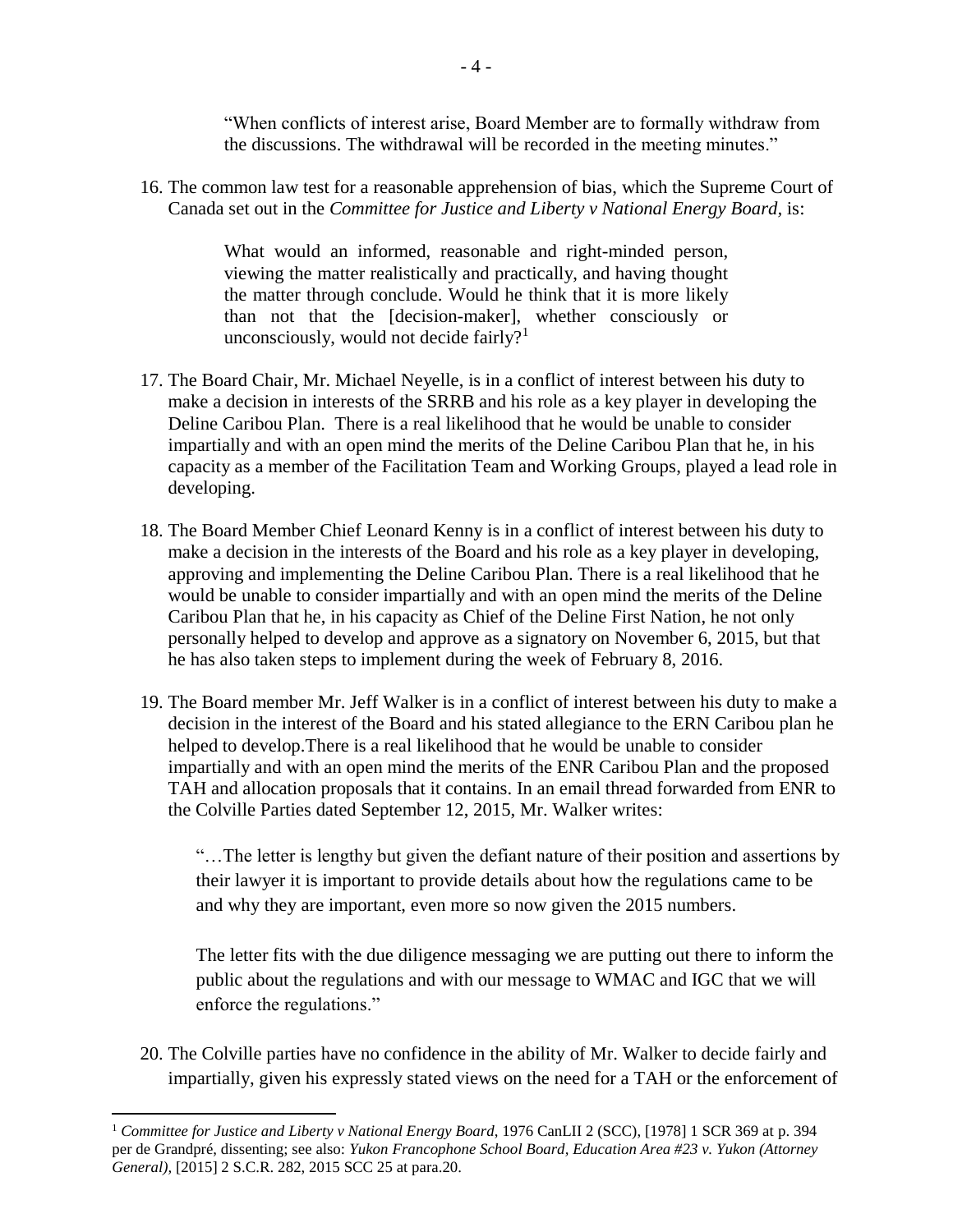quota allocations in his role as a regional manager in the government department that is putting forward proposals for a TAH and quota allocations in the ENR Caribou Plan. This is the same ENR Caribou Plan that Mr. Walker is to expected to consider impartially and with an open mind at the Deline Hearing.

# **LAW AND ARGUMENT:**

- 21. Board members are subject to two sets of duties in making decisions on wildlife management plans. First, as members of an administrative tribunal, they must be seen to be free from bias in their decision-making. Second, they have a fiduciary duty to the Board as "directors" of a not-for-profit corporation to act in the Board's best interests.<sup>2</sup> To fulfill these duties, as the Board's Conflict of Interest Guidelines recognize, Board members must "maintain their independence and avoid conflicts of interest or bias in the decision-making process."
- 22. The SDMCLCA recognizes that "Board members shall not be considered to have a conflict of interest by reason only of being public servants or employees of the organizations of the participants." This is an acknowledgement of the Board's representative mandate, and policy-oriented nature. However, it does not give its members carte blanche to make decisions even where they may be seen have prejudged or have conflicting interests in a Board decision. That is why the Board's Conflict of Interest Guidelines provide that members must avoid situations where their relationship with or duties to another organization prevents them from keeping an open mind, acting impartially, or coming to a decision in the interests of the SRRB.
- 23. To this end, McLachlin CJC has made the following observations about procedural fairness:

Fair procedures, equitable treatment, and responsiveness to the public are the cornerstones of a system of administrative tribunals built according to the Rule of Law. I suggest that, in many important ways, it falls to the members and support staff of those administrative boards to ensure that every person dealing with the state is treated fairly and with respect.<sup>3</sup>

24. The duty of procedural fairness applies to public office holders, including members of administrative tribunals. <sup>4</sup> In *Imperial Oil v Quebec* (Minister of the Environment) the Supreme Court of Canada stated an administrative decision maker such as a member of a tribunal:

 $\overline{a}$ 

<sup>2</sup> Lorraine Land and Jessica Iveson, *Memo on Board Members' Obligations*, (October 2014), Available online at http://www.srrb.nt.ca/index.php?option=com\_docman&view=document&alias=648-board-nomineeobligations-oct-2014-1&category\_slug=srrb-mandate&Itemid=645

<sup>3</sup> Beverley McLachlin, "The Roles of Administrative Tribunals and Courts in Maintaining the Rule of Law," (1999) 12 *Canadian Journal of Administrative Law and Practice*, p 171 and 174.

<sup>4</sup> *Dunsmuir v New Brunswick*, [2008] SCR 190, 2008 SCC 9, at para 116.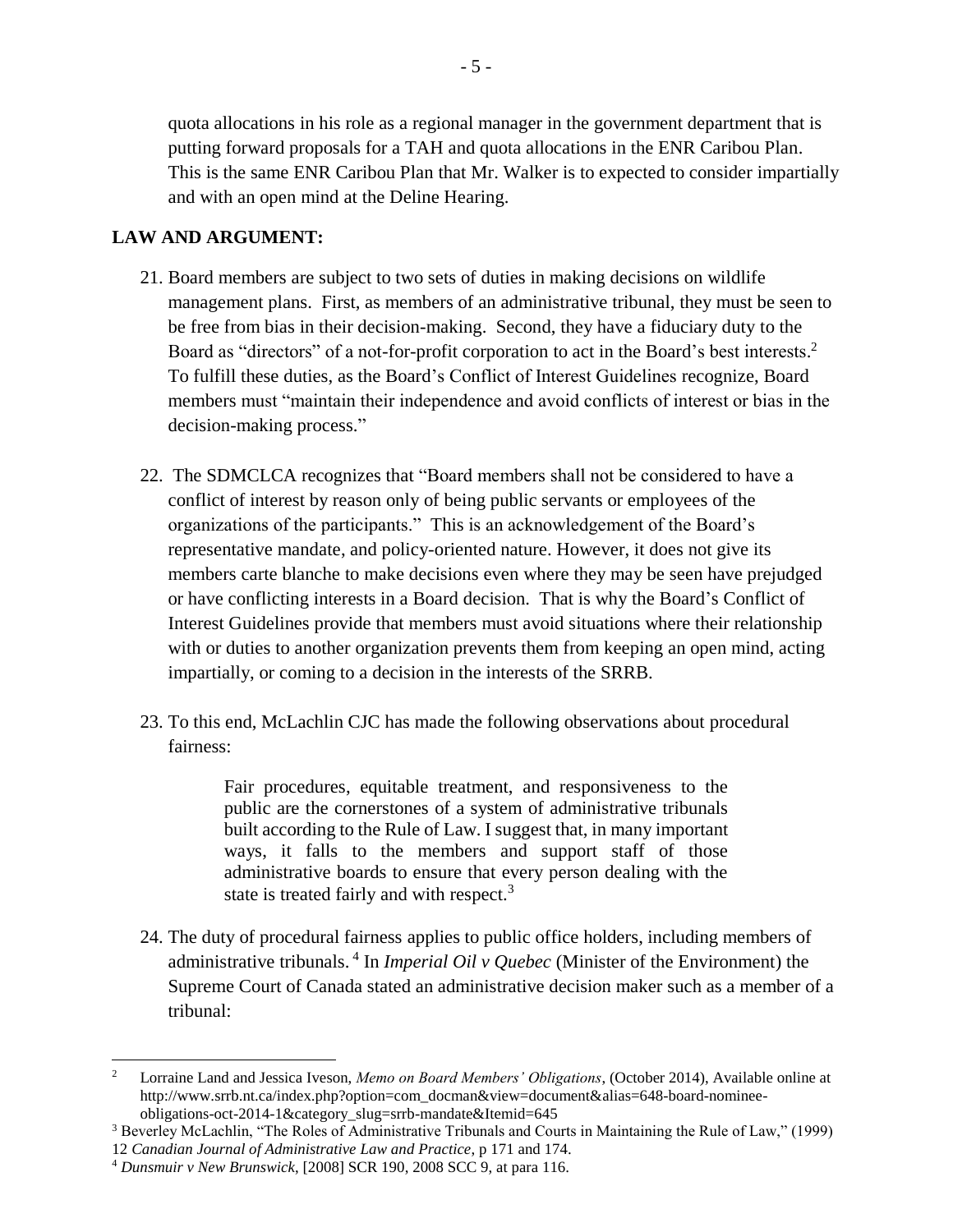[M]ust approach the issue submitted to him or her with an open mind, not influenced by personal interests or outside pressure. It is not sufficient that the decision-maker be impartial in his or her own mind, internally, to the satisfaction of his or her own conscience. It is also necessary that the decision-maker appear impartial in the objective view of a reasonable and well-informed observer [*emphasis added*] (Committee for Justice and Liberty v National Energy Board [1978] 1 SCR 369, at p. 394, per de Grandpré J; also: Bell Canada v Canadian Telephone Employees Association, [2003] 1 SCR 884, 2003 SCC 36, at para 17, per McLachlin C.J. and Bastarache J.).<sup>5</sup>

- 25. The Board Chair, Mr. Neyelle and Board Member, Chief Kenny, do not appear impartial to a well-informed observer. Their prior involvement in the development, approval and implementation of their respective Plan creates a conflict of interest, and hinders their ability to be seen to act impartially and in the best interests of the Board.
- 26. The Board member, Mr. Walker, has acted, approved, implemented or supported positions in respect of the ENR Caribou Plan. His prior involvement in the ENR Caribou Plan undermines his ability to be seen to act impartially and in the best interests of the Board.
- 27. Where there is a conflict of interest and/or a reasonable apprehension of bias arising out of the Board members' participation in a decision, good practice in both administrative and fiduciary law is for the affected board members to recuse themselves from the decision.<sup>6</sup>
- 28. The Board's *Operating Procedures* adopt this approach, providing that a conflicted member must remove him or herself from discussion of the matter in respect of which he or she has a conflict. Since the *Operating Procedures* have the status of bylaws, this provision remains mandatory and binding on the Board in spite of the more flexible *Conflict of Interest Guidelines* released by the Board in February 2016, which do not have the status of bylaws.
- 29. The Board has communicated its intention to allow potentially conflicted Board members to participate in the decisions of the Board on the matters over which their potential conflict arises.<sup>7</sup>
- 30. In our view, it would be improper and in conflict with the Board's *Operating Procedures* to permit the conflicted Board members to participate in deliberations concerning the matters in which they are in conflict, or in which their participation may give rise to a

 $\overline{a}$ 

*<sup>5</sup> Imperial Oil Ltd. v Quebec (Minister of the Environment)*, [2003] 2 SCR 624, 2003 SCC 58 at para 28, online: <https://scc-csc.lexum.com/scc-csc/scc-csc/en/item/2092/index.do>.

<sup>6</sup> See, for example, *Communication, Energy and Paperworkers Union of Canada Local 60N*, 2008 NLCA 4; and, more generally, the discussion in Brown and Evans, *Judicial Review of Administrative Action in Canada,*  "Overlapping Functions and Judging One's Own Case," Chapter 11, Vol. 3 at 11.4200ff.

<sup>&</sup>lt;sup>7</sup> Email from L. Land, legal counsel to the Board, to J. Duncan, legal counsel for Colville Parties, 22 February 2016.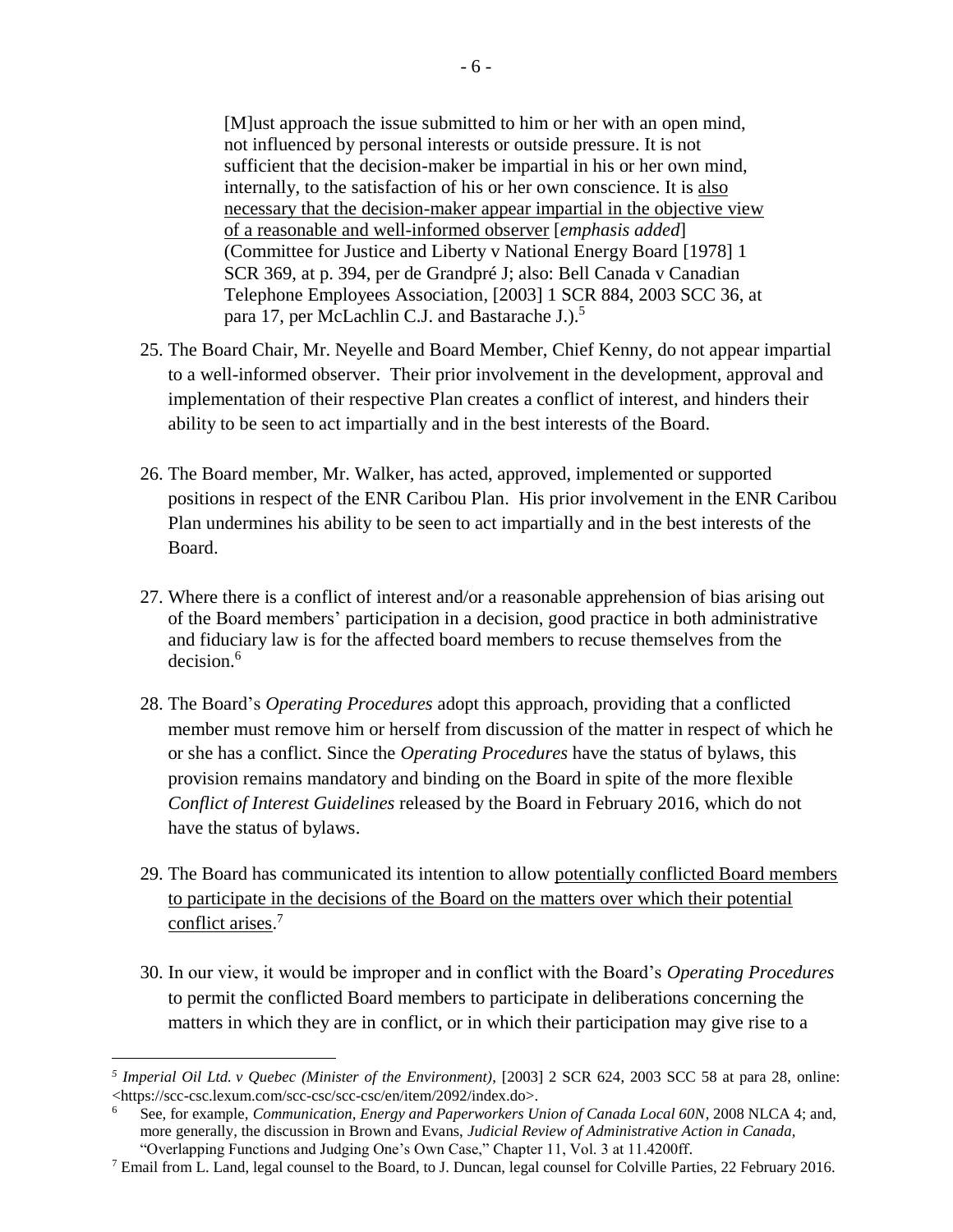reasonable apprehension of bias. Accordingly, Mr. Neyelle and Chief Kenny must remove themselves from considerations of the Deline Caribou Plan, and Mr. Walker must remove himself from consideration of the ENR Caribou Plan.

- 31. Under both the SDMCLCA and the *Operating Procedures*, the normal solution to recusals would be to replace the conflicted members with their "alternates" for the purposes of discussion and decisions on the matters in conflict.
- 32. However, given that that the current slate of appointments to the Board is incomplete, with one vacant Sahtu Tribal Council Member position and two vacant Sahtu Tribal Council alternate positions; and no alternate member appointed by the GNWT, there are insufficient alternates available to take the place of the conflicted members.
- 33. Proceeding to conduct the Deline Hearing with a reduced membership under which there would be no Chair, no GNWT appointee, and only one Sahtu Tribal Council member and one Sahtu Tribal Council Alternate Member would not be in accordance with the key objectives of the SDMCLCA to ensure that Sahtu Dene and Metis perspectives and needs are **fully integrated** into decision-making about resources in the land claims area.
- 34. Accordingly, we submit that the best course of action available to the Board is to adjourn the Deline Hearing until the appointment of the full slate of alternates, as required under section 13.8.3 of the SDMCLCA, who are able to stand in for the conflicted Board members.
- 35. We submit that this remedy best fits the purposes of the SDMCLCA and best conforms to the Operating Procedures of the Board, and is the remedy best suited to maintaining confidence in the fairness of the hearing process.

## **DETERMINATIONS AND DECISIONS SOUGHT:**

- 36. The Colville Parties respectfully request determinations and decisions by the Board on the following by Thursday February 25, 2016 to permit adequate notice to all parties concerning the issues raised in this Motion in advance of the Deline Hearing:
	- (a) a determination concerning whether the Board Members named in this Motion are in or are likely to be in a conflict of interest on matters before the Board for decision in the *Public Hearing on Management of Bluenose East Ɂekwe ̨́ (Barren-Ground Caribou)* convened by the Board on January 11, 2016 and to be held in Deline on March 1-3. (the "Deline Hearing);
	- (b) relatedly, a determination concerning whether the participation of the Board Members named in this Motion on matters before the Board for decision the Deline hearing gives rise to a reasonable apprehension of bias; and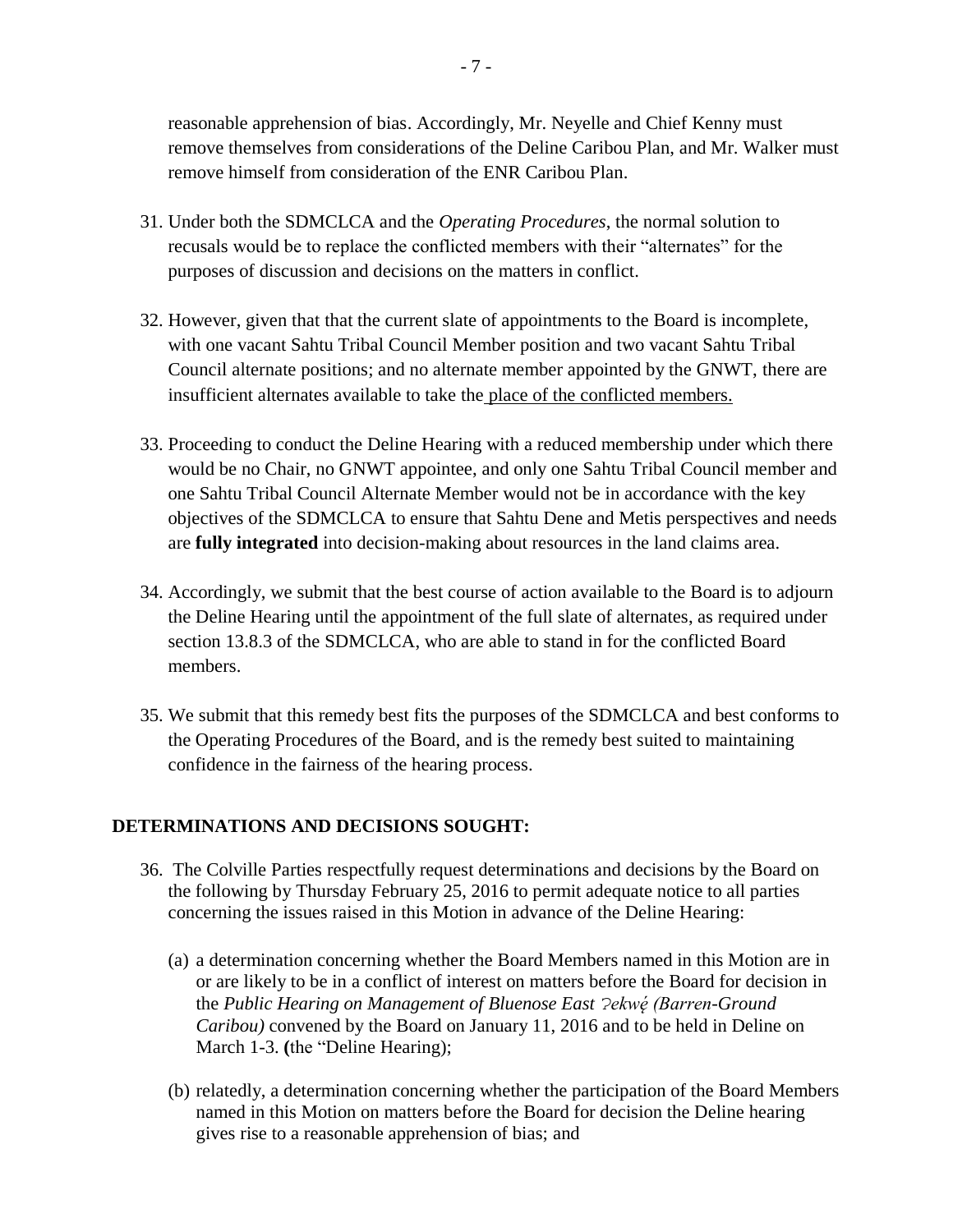- (c) if it is determined that the participation of Board Members named in this Motion on matters before the Board for decision in the Deline Hearing amounts to a conflict of interest and/or gives rise to a reasonable apprehension of bias, a decision by the Board on whether the Deline Hearing should be adjourned until such time as alternate Board members can be appointed to the Board in accordance with the SDMCLCA, and
- (d) such other determinations, decisions or relief as the Board may grant.

Dated February 23, 2016

## **COLVILLE LAKE RENEWABLE RESOURCES COUNCIL AYONI KEH LAND CORPORATION BEHDZI AHDA" FIRST NATION**  By its counsel

Jennifer A. Duncan Barrister & Solicitor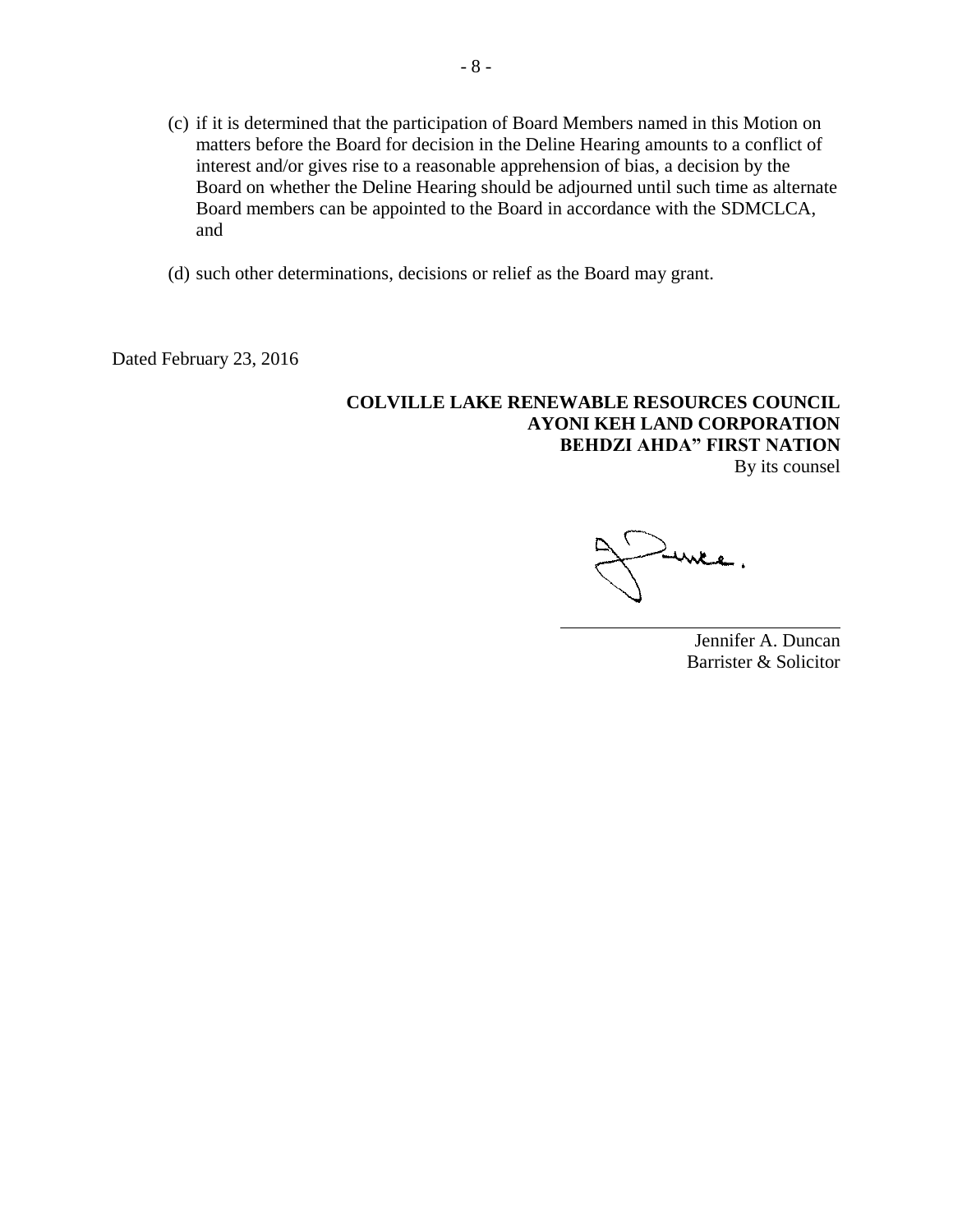# The **FOLLOWING EVIDENCE** is cited for consideration on this Motion:

On the Hearing Record:

- 1. Deline Caribou Plan;
- 2. ENR Caribou Plan;
- 3. Deline Harvest Ends- Media Release;
- 4. Deline Caribou Brochure.

### Attached as Exhibit A:

5. Email thread from ENR forwarded to Colville Lake dated September 12, 2015 including responses from Jeff Walker, Regional Superintendent, Sahtu Region.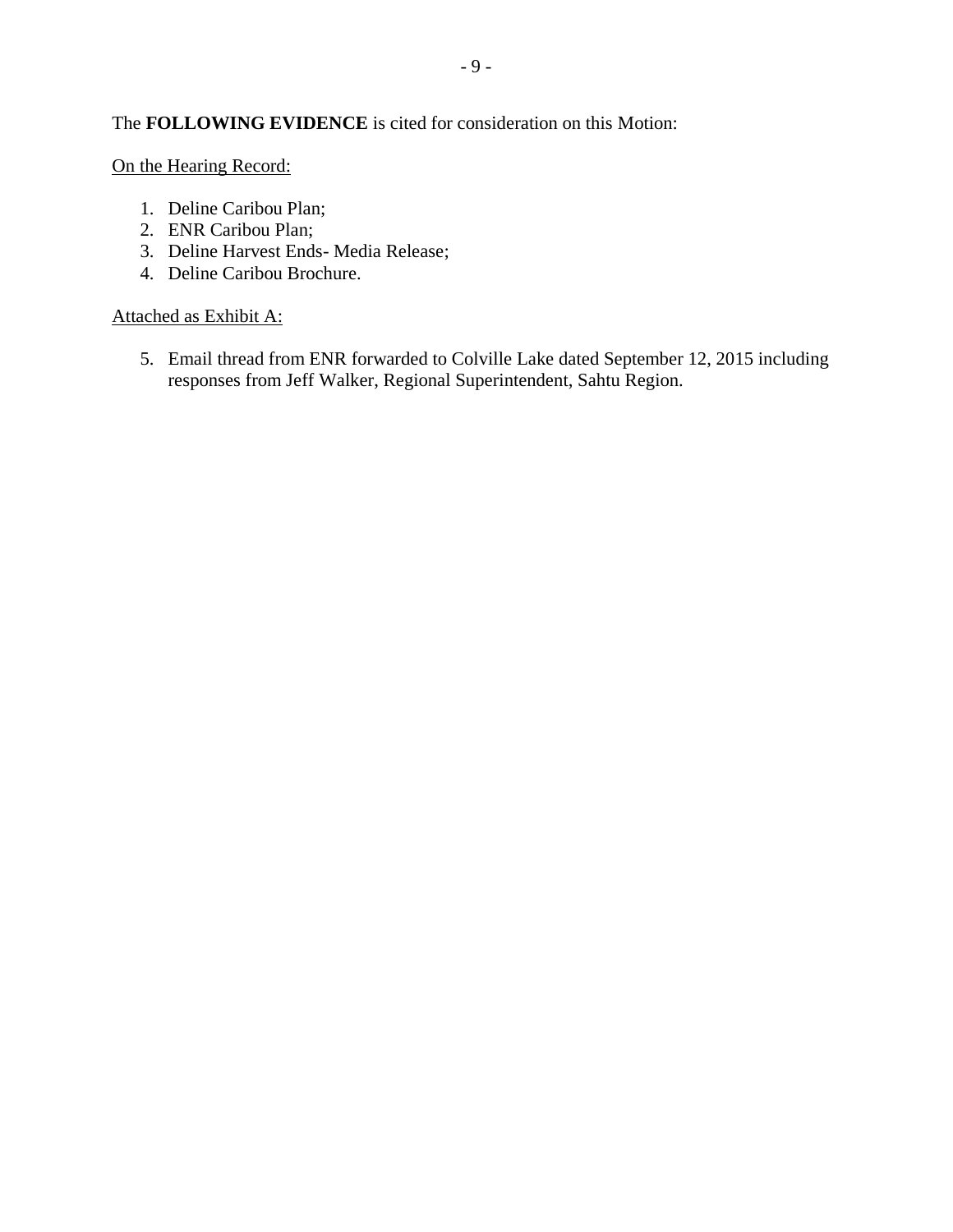This is Exhibit "A" referred to in the Notice of Motion

Filed on February 23, 2016

IN THE MATTER OF the Sahtu Renewable Resources Board *Public Hearing on Management of Bluenose East Ɂekwe ̨́ (Barren-Ground Caribou).*

---------- Forwarded message ---------- From: "Ruth Delorme-Roy" [<Ruth\\_Delorme-Roy@gov.nt.ca>](mailto:Ruth_Delorme-Roy@gov.nt.ca) Date: Sep 18, 2015 9:33 AM Subject: Bluenose West Barren-Ground Caribou Tag Allocations - Attached - Supporting **Documents** To: ["davidcodzi@gmail.com"](mailto:davidcodzi@gmail.com) [<davidcodzi@gmail.com>](mailto:davidcodzi@gmail.com), ["chief@behziahda.com"](mailto:chief@behziahda.com) [<chief@behziahda.com>](mailto:chief@behziahda.com), ["ebamountaindene@theedge.ca"](mailto:ebamountaindene@theedge.ca) [<ebamountaindene@theedge.ca>](mailto:ebamountaindene@theedge.ca), ["director@srrb.nt.ca"](mailto:director@srrb.nt.ca) [<director@srrb.nt.ca>](mailto:director@srrb.nt.ca) Cc: "Jeff Walker" [<Jeff\\_Walker@gov.nt.ca>](mailto:Jeff_Walker@gov.nt.ca), "Marsha Branigan" [<Marsha\\_Branigan@gov.nt.ca>](mailto:Marsha_Branigan@gov.nt.ca), "Lynda Yonge" [<Lynda\\_Yonge@gov.nt.ca>](mailto:Lynda_Yonge@gov.nt.ca)

Dear Chief Kochon, Sirs and Madam:

Please find attached a letter from Mr. Ernie Campbell, Deputy Minister of Environment and Natural Resources regarding the above noted subject.

\*\*\*\*\*\*\*\*\*\*\*\*\*\*\*\*\*\*\*\*\*\*\*\*\*\*\*\*\*\*\*\*\*\*\*\*\*\*\*\*\*\*\*\*\*\*\*\*\*\*\*\*\*\*\*\*\*\*\*\*\*

Thank you and have a good day.

Marsi / Mahsi / Merci Beaucoup

Ruth Roy

Administrative Assistant

Wildlife Division

Department of Environment & Natural Resources

Government of the NWT

P.O. Box 1320 | 500, 5102-50<sup>th</sup> Avenue

Yellowknife, NT | X1A 2L9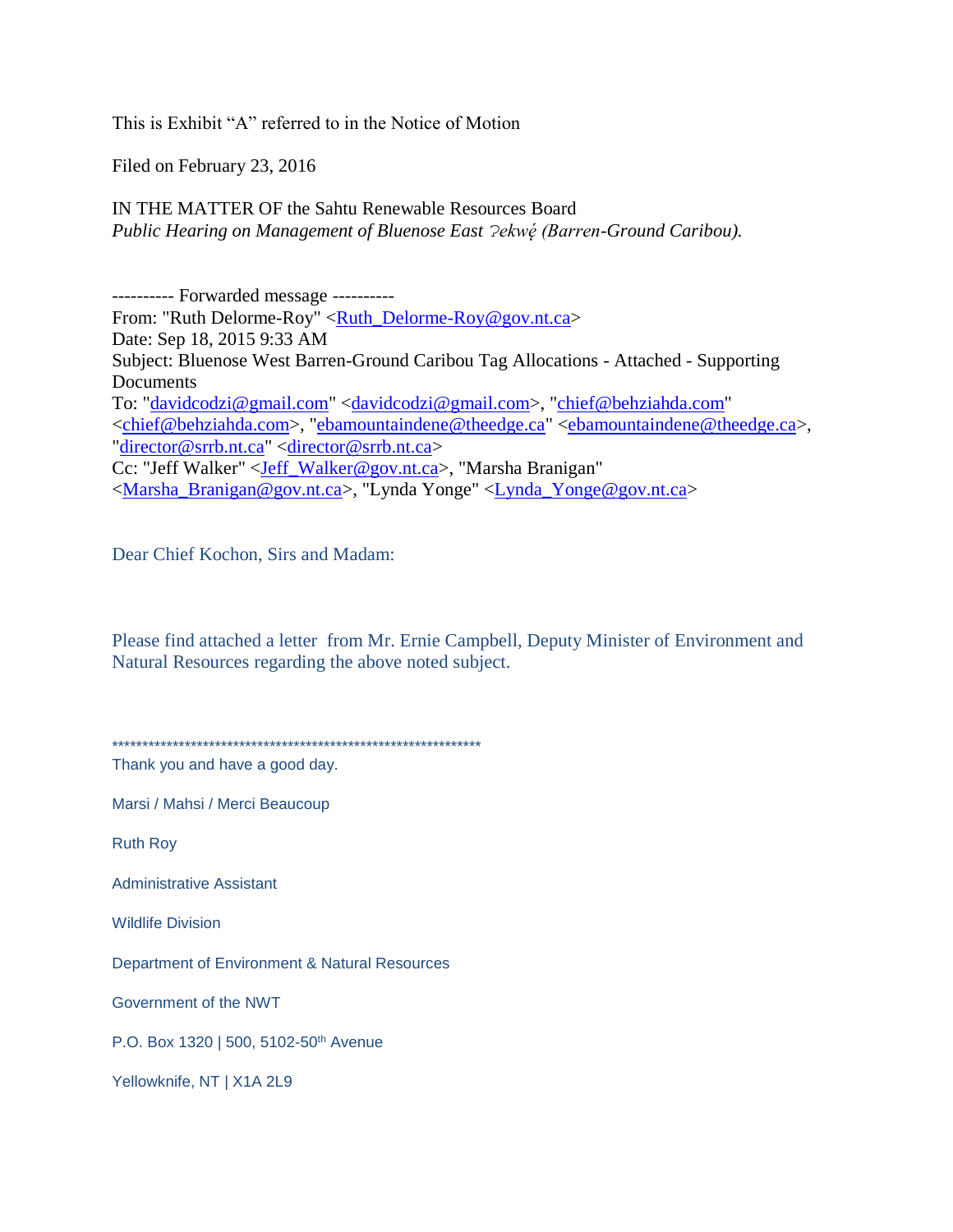Tel: [1-867-920-8064](tel:1-867-920-8064) | Fax: [1-867-873-0293](tel:1-867-873-0293)

[www.enr.gov.nt.ca](http://www.enr.gov.nt.ca/)

**From:** Rob Gau **Sent:** Tuesday, September 15, 2015 3:32 PM **To:** Lynda Yonge **Cc:** Jeff Walker; Roger Wah\_Shee **Subject:** RE: DM5268 - Revised - Updated response to Colville Lake Letter Re Tags - Non- compliance and legal process to establish regs. - Attached - supporting documents.

Lynda – one quick update.

Attached are the 4 ATTACHMENTS to the letter

- Incoming BAFN letter, April 30
- Incoming SSI letter, May 19
- Incoming SSI/SRRB letterhead letter, June 10
- Public hearing report

The letter needs to change to a DISTRIBUTION to the CVLK RRC, SSI, and SRRB to close the loop on all the incoming letters and DM5268 and the other associated DM (sorry I don't have those #s). The last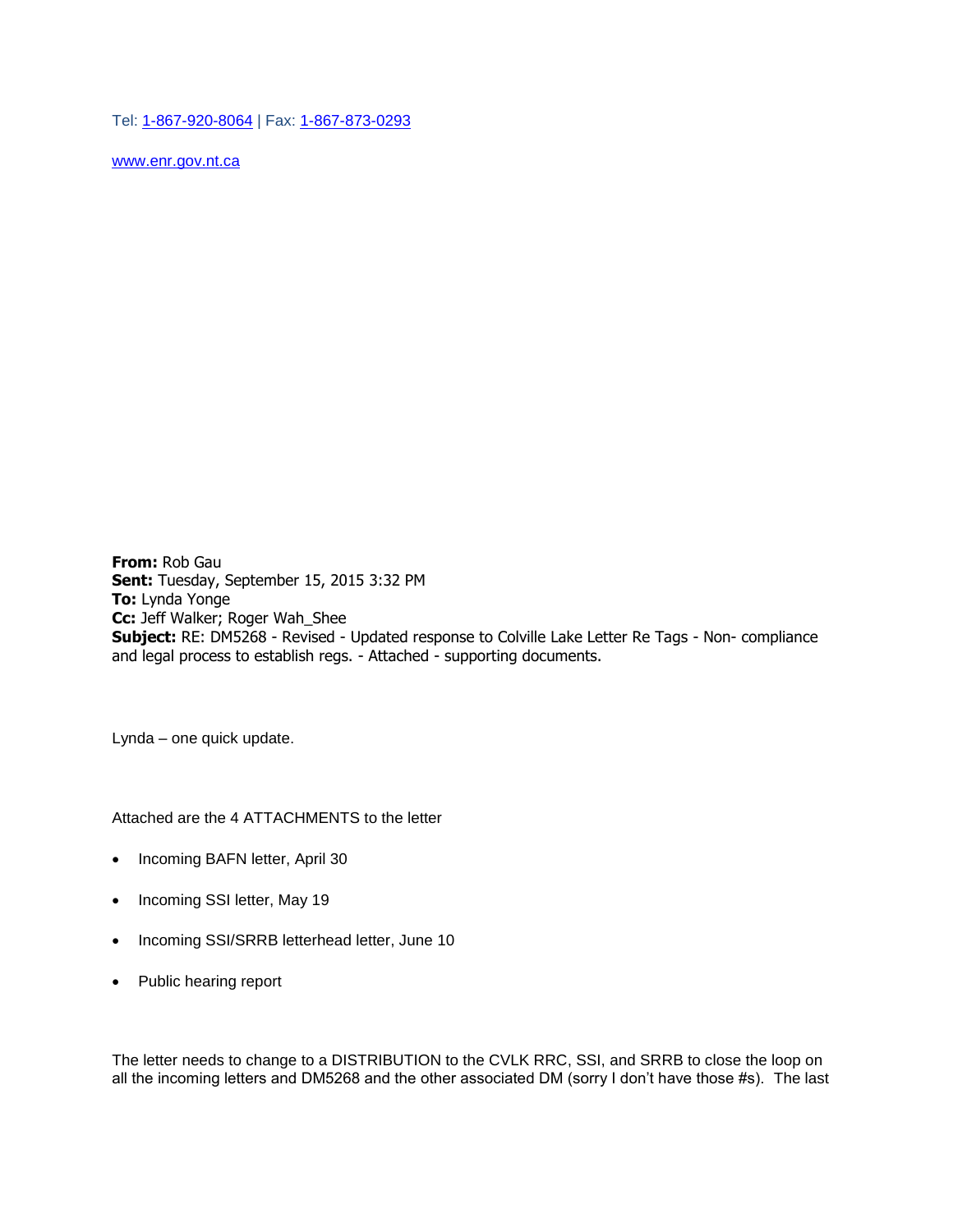attachment – edits to the letter's distribution – reflects this. We don't have admin help so when ready I hope Lina can format expeditiously.

Rob

**From:** Rob Gau **Sent:** Tuesday, September 15, 2015 12:06 PM **To:** Lynda Yonge **Cc:** Jeff Walker; Roger Wah\_Shee **Subject:** FW: DM5268 - Revised - Updated response to Colville Lake Letter Re Tags - Non- compliance and legal process to establish regs. - Attached - supporting documents. **Importance:** High

Lynda – Jeff, Roger, and myself went through the attached and tried to dutifully address Evan's concerns. We truly feel we've accommodated and balanced/softened where required and that this letter should be good to send.

Track version attached. Copy on your chair, along with a clean version.

We recommend DM signature.

We believe the next step is for you to (please) walk it up to Evan, and ensure that we're ready for signage. We all recommend that this letter should get signed and sent by this Friday.

JEFF – reminder: when this goes for signing we will need the full package of attachments. You're in charge of ensuring those are provided.

Hope this works,

Rob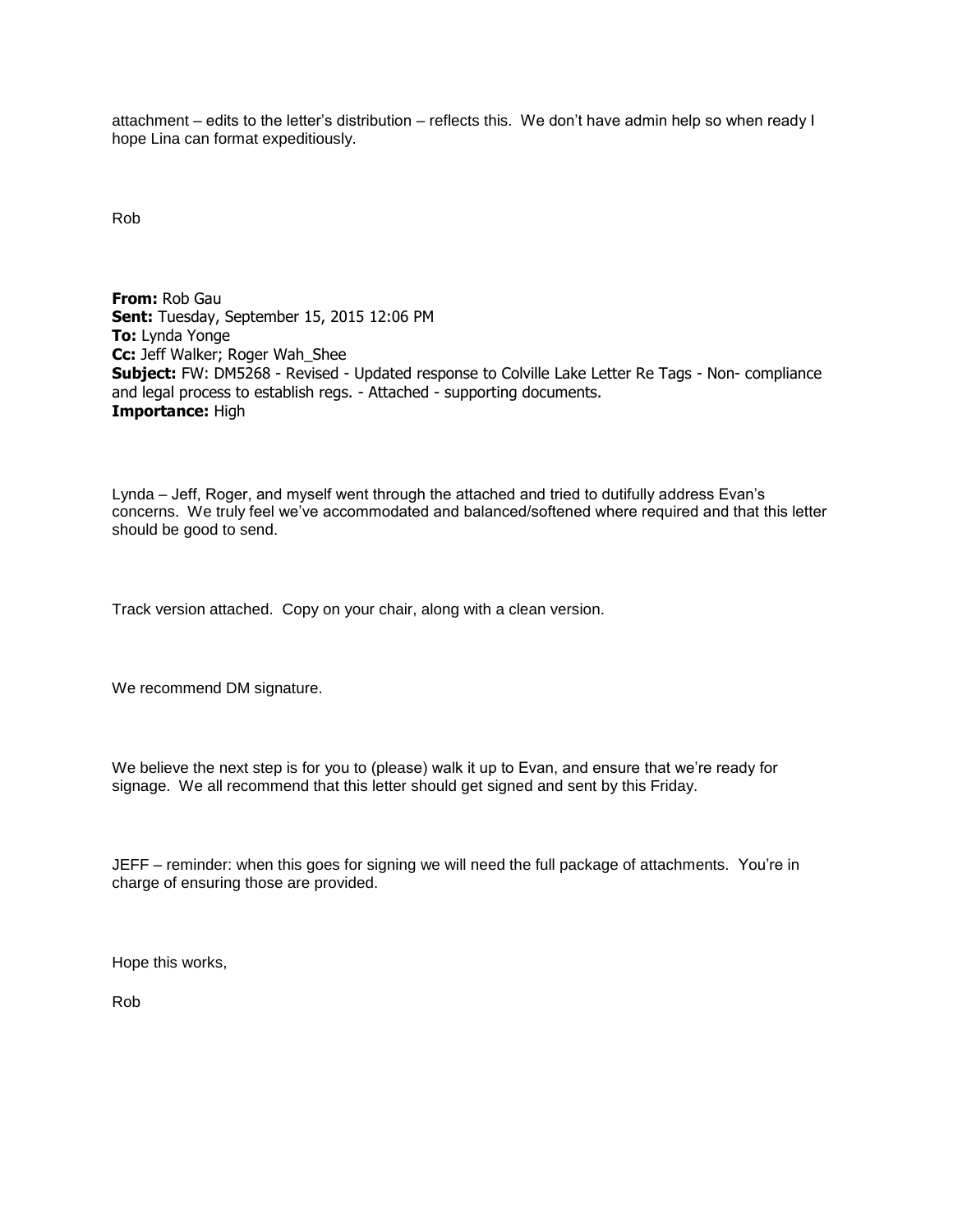**From:** Jeff Walker **Sent:** Tuesday, September 15, 2015 11:03 AM **To:** Rob Gau **Subject:** FW: DM5268 - Revised - Updated response to Colville Lake Letter Re Tags - Non- compliance and legal process to establish regs. - Attached - supporting documents.

Jeffrey L. Walker

Regional Superintendent,Sahtu Region

Environment & Natural Resources

Government of the Northwest Territories

Box 130 Norman Wells NT X0E 0V0 PH: [867.587.3532](tel:867.587.3532) Fax: 587.3516

**Cell - [\(867\) 446-7578](tel:%28867%29%20446-7578)**

Sahtu -ENR 24hr Emergency Line [\(867\)587.2422](tel:%28867%29587.2422)



#### **Confidentiality:**

*This transmission contains confidential information intended for a specific individual and purpose. The information is private, and is legally protected by law. If you are NOT the intended recipient, you are hereby notified that any disclosure, copying, distribution, or taking of any action in reference to the information in this email is strictly prohibited. If you have received this email in error, please notify my office immediately by telephon[e \(867\)-587-3532](tel:%28867%29-587-3532) or return email. Thank you.*

**From:** Evan Walz **Sent:** Monday, 14 September, 2015 13:06 **To:** Jeff Walker; Roger Wah\_Shee; Lynda Yonge **Cc:** Jack Bird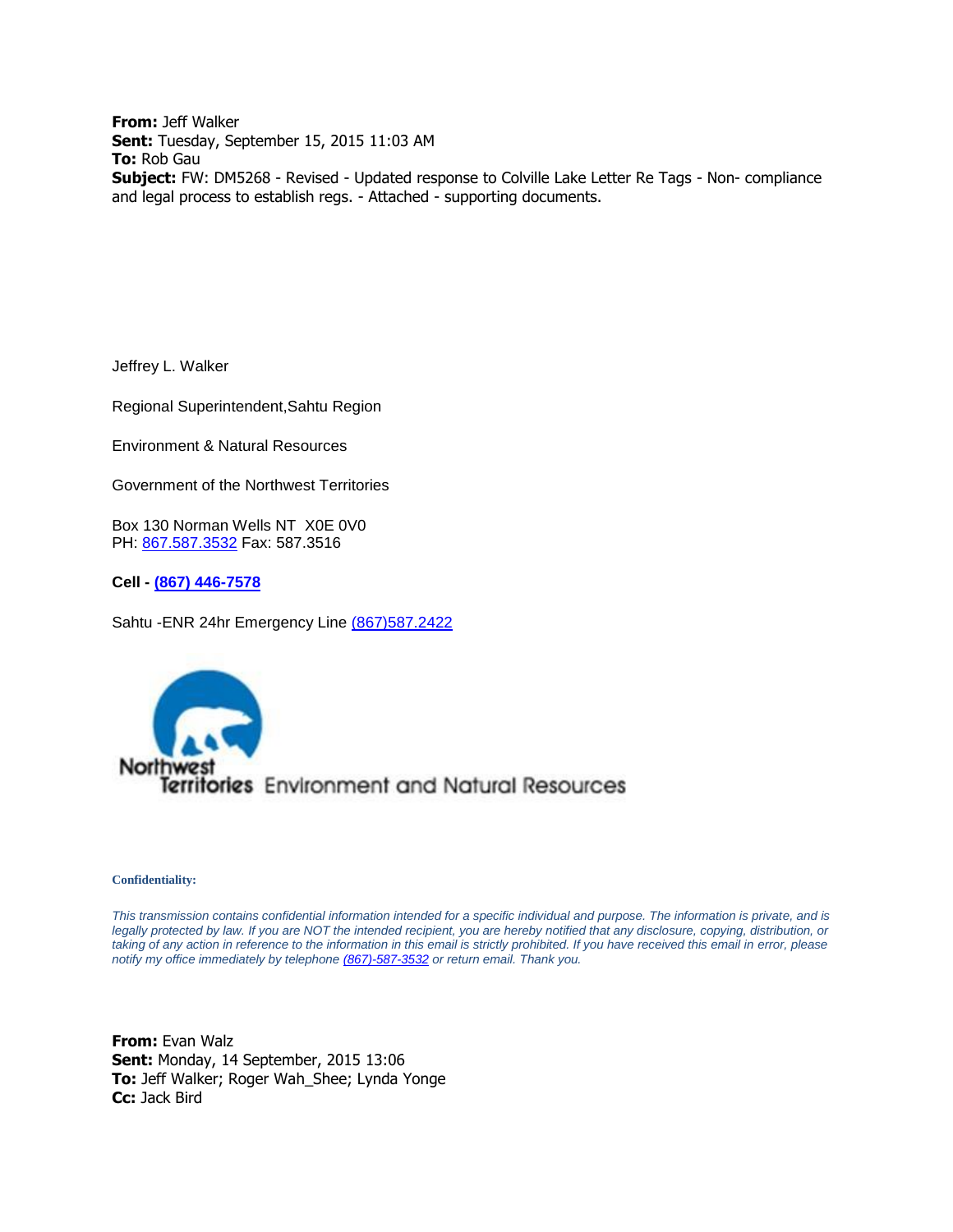**Subject:** RE: DM5268 - Revised - Updated response to Colville Lake Letter Re Tags - Non- compliance and legal process to establish regs. - Attached - supporting documents.

Thanks for the feedback… a fine balance in tone is needed; I agree.

Now let's make the edits to the letter and finalize the messaging we're delivering at the IGC and WMAC.

**From:** Jeff Walker **Sent:** Monday, September 14, 2015 1:00 PM **To:** Evan Walz; Roger Wah Shee; Lynda Yonge **Cc:** Jack Bird **Subject:** RE: DM5268 - Revised - Updated response to Colville Lake Letter Re Tags - Non- compliance and legal process to establish regs. - Attached - supporting documents.

#### Evan,

Roger will be back in the office tomorrow morning and we are meeting on this in then. This is a due diligence letter that is intended to inform them of the regulations and requirements of hunters to be in compliance with them.

We can soften the wording, but it must be very clear that this is the legislation that is in force and effect, it applies to them and ENR will be enforcing it. There has been 5 years of soft compliance education and still we have not seen them accept the conservation measures.

We must keep to the same messages we are sending to IGC, WMAC that we will enforce the regulations in the Sahtu and also the message that we do want to work with Colville on this to find common ground.

It is a fine balance, but there must be firmness to this letter. If we do have a situation where we have to go to court on a case or a challenge not being clear and firm in our approach with compliance will not be of help to us in court.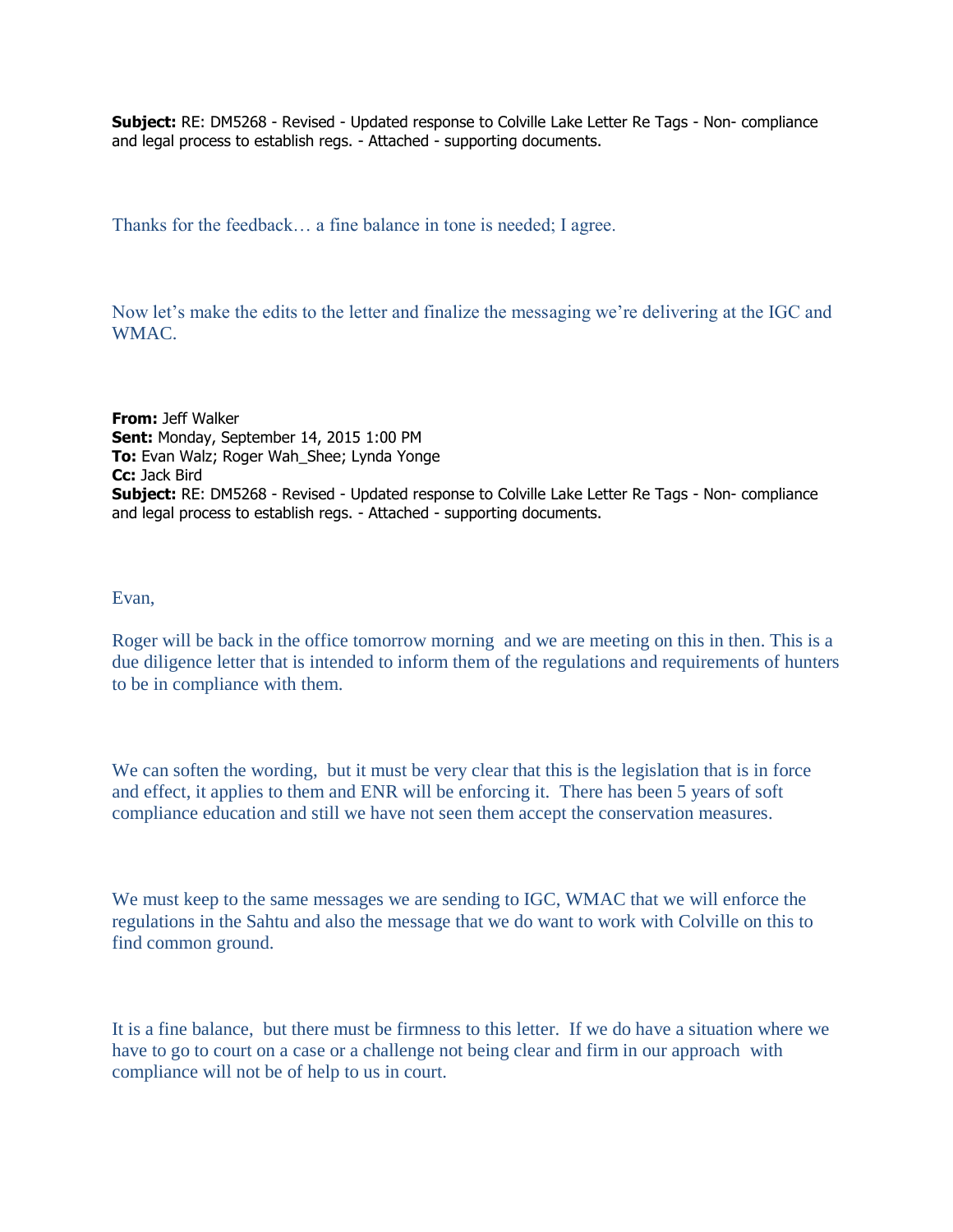Jeffrey L. Walker

Regional Superintendent,Sahtu Region

Environment & Natural Resources

Government of the Northwest Territories

Box 130 Norman Wells NT X0E 0V0 PH: [867.587.3532](tel:867.587.3532) Fax: 587.3516

**Cell - [\(867\) 446-7578](tel:%28867%29%20446-7578)**

Sahtu -ENR 24hr Emergency Line [\(867\)587.2422](tel:%28867%29587.2422)



#### **Confidentiality:**

*This transmission contains confidential information intended for a specific individual and purpose. The information is private, and is*  legally protected by law. If you are NOT the intended recipient, you are hereby notified that any disclosure, copying, distribution, or taking of any action in reference to the information in this email is strictly prohibited. If you have received this email in error, please *notify my office immediately by telephon[e \(867\)-587-3532](tel:%28867%29-587-3532) or return email. Thank you.*

**From:** Evan Walz **Sent:** Monday, 14 September, 2015 11:51 **To:** Jeff Walker; Roger Wah\_Shee; Lynda Yonge **Cc:** Jack Bird **Subject:** RE: DM5268 - Revised - Updated response to Colville Lake Letter Re Tags - Non- compliance and legal process to establish regs. - Attached - supporting documents.

Better…. But I think the first three paragraphs are a little too heavy (deliberate defiance; as required by law; this is the law; it is our firm position; etc.). One other point… on page ¾ we say that "Continued decline could lead to the loss of this significant species." I'm not sure this is accurate.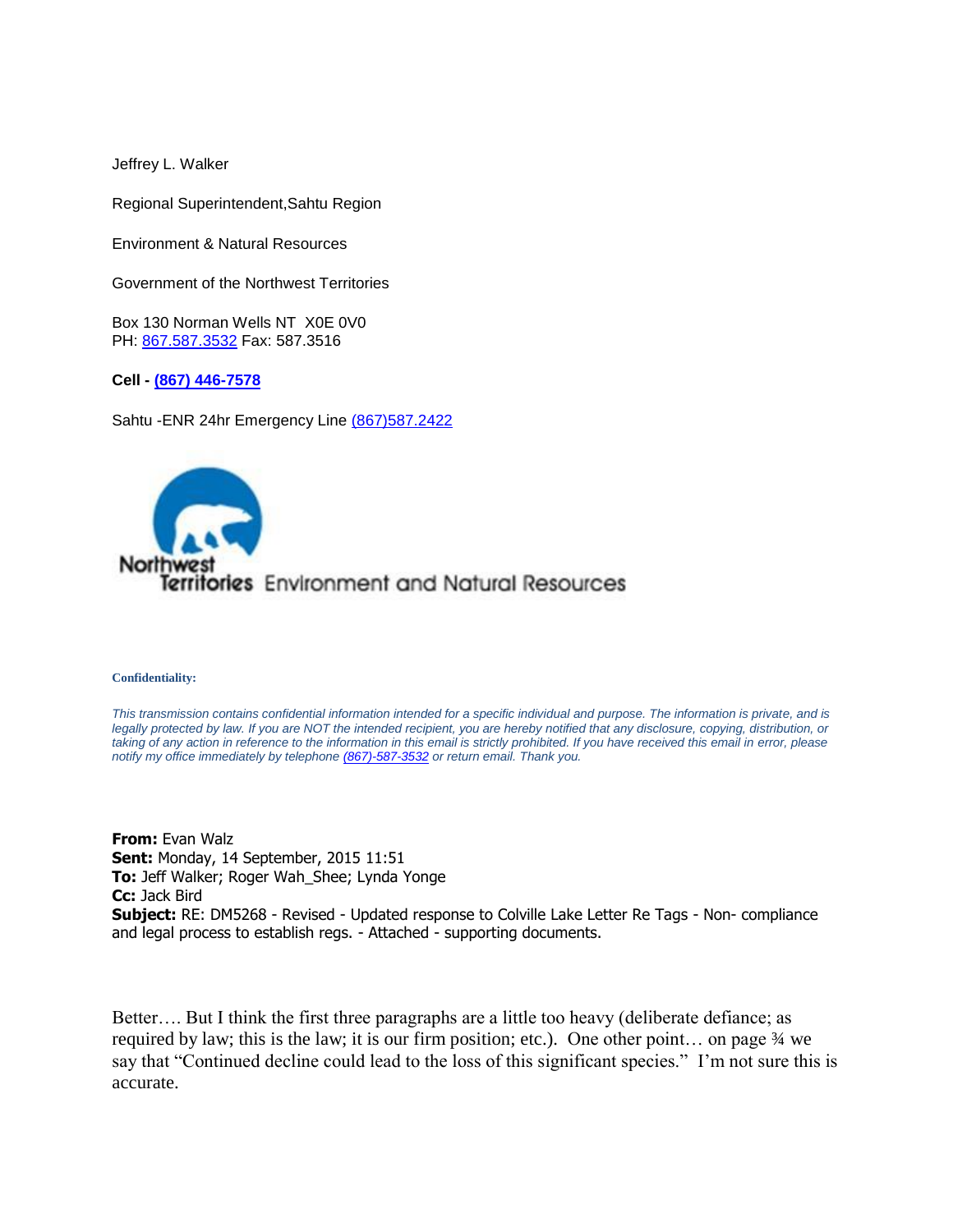Let's soften the front end just a little and get it in to the DM for his signature. I'll also run this by Sarah Kay once we have it ready.

Evan

**From:** Jeff Walker **Sent:** Saturday, September 12, 2015 9:52 PM **To:** Evan Walz; Roger Wah\_Shee; Lynda Yonge **Cc:** Jack Bird **Subject:** DM5268 - Revised - Updated response to Colville Lake Lettter Re Tags - Non- compliance and legal process to establish regs. - Attached - supporting documents.

Evan,

As requested last week I have updated our response to Colville Lake RRC ( and their Lawyer) regarding their rejection of BNW tags.

This will still need to be reviewed by Roger W. and Lynda before the final draft is ready. I would like to have a call with them on this Monday AM if possible.

This version speaks to the concerns regarding the fall hunt at Horton Lake; it places somewhat more of a stronger emphasis on the GNWT position that caribou are in decline and compliance is necessary to the conservation efforts.

This version also more strongly denotes the current situation with WMAC , IGC and their frustration with non-compliance by Sahtu. While some of the wording is stronger in tone the underlying theme is that co-management partnerships are key to our approach and we are willing to work with them.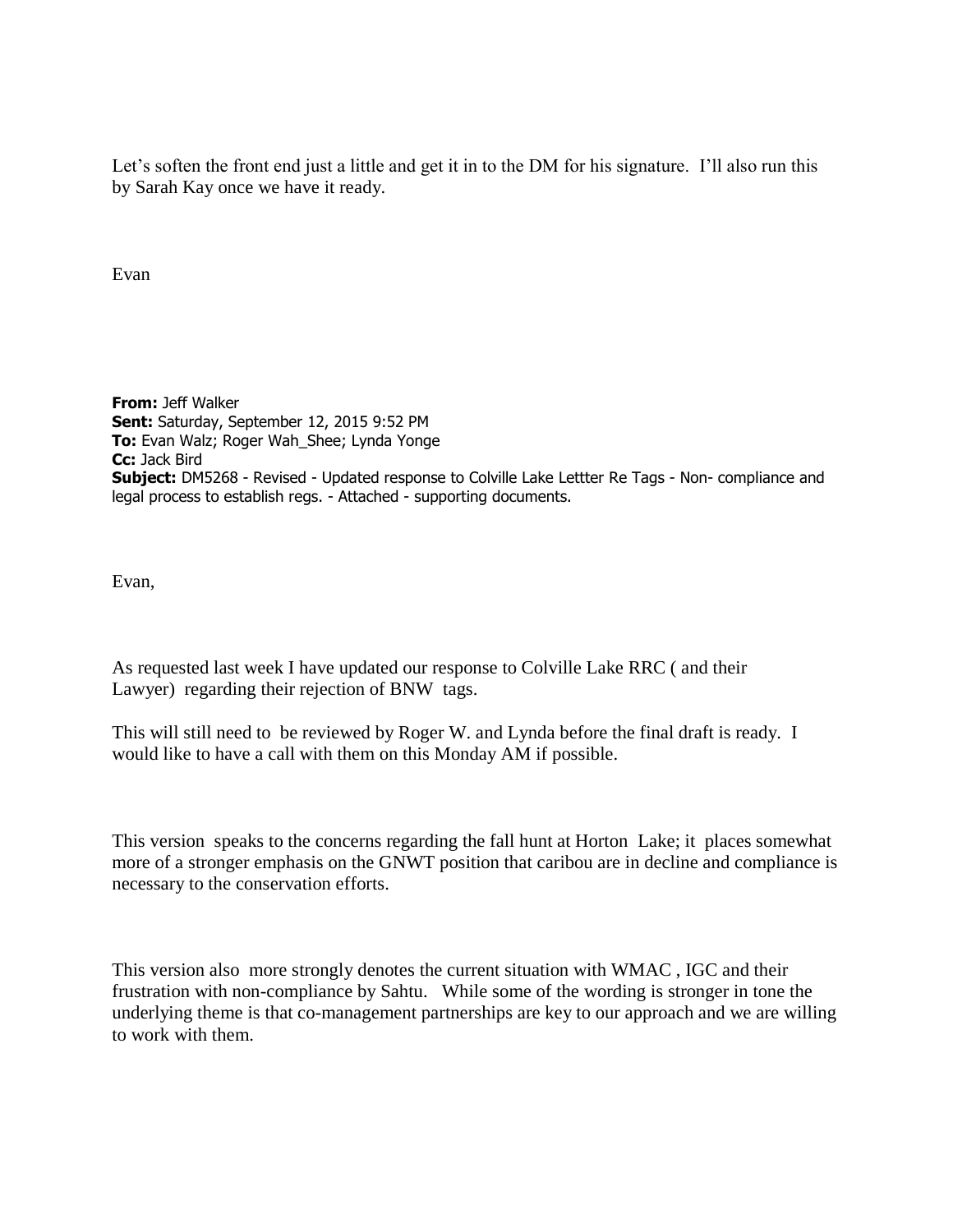The letter is lengthy but given the defiant nature of their position and assertions by their lawyer it is important to provide details about how the regulations came to be and why they are important , even more so now given the 2015 numbers.

The letter fits with the due diligence messaging we are putting out there to inform the public about the regulations and with our message to WMAC and IGC that we will enforce the regulations.

Some supporting documents that need to accompany this letter are attached. There are others that I don't have on hand that may be needed as well .

Jeffrey L. Walker

Regional Superintendent,Sahtu Region

Environment & Natural Resources

Government of the Northwest Territories

Box 130 Norman Wells NT X0E 0V0 PH: [867.587.3532](tel:867.587.3532) Fax: 587.3516

**Cell - [\(867\) 446-7578](tel:%28867%29%20446-7578)**

Sahtu -ENR 24hr Emergency Line [\(867\)587.2422](tel:%28867%29587.2422)



#### **Confidentiality:**

*This transmission contains confidential information intended for a specific individual and purpose. The information is private, and is*  legally protected by law. If you are NOT the intended recipient, you are hereby notified that any disclosure, copying, distribution, or